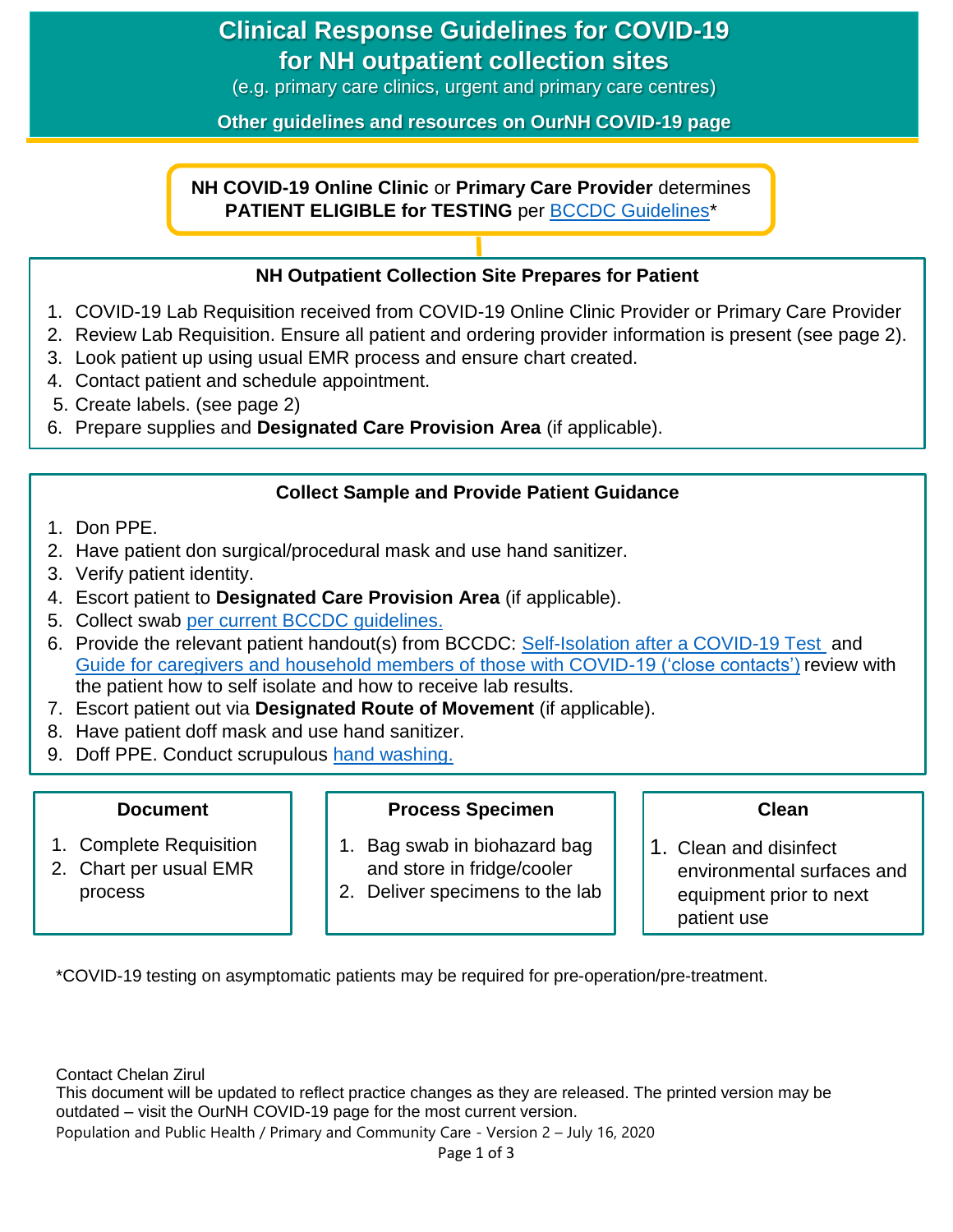# **Clinical Response Guidelines for COVID-19 for NH outpatient collection sites**

(e.g. primary care clinics, urgent and primary care centres)

**Other guidelines and resources on OurNH COVID-19 page**

Use in conjunction with [Site Preparation Checklist for COVID-19 for outpatient settings](https://ournh.northernhealth.ca/oursites/communications/OurNH%20Communications%20Documents/site-preparation-checklist-for-covid-19-outpatient-settings.pdf)

## PREPARE FOR PATIENT

- Review lab requisition add any missing client or ordering provider details<sup>1</sup>
	- **Patient**: first name, last name, PHN or DOB, address including postal code, contact number, regular primary care provider (if applicable)
	- **Ordering provider**: name & MSP, address including postal code, contact number
	- Standard outpatient and/or PHSA virology requisitions are acceptable
	- Symptom information is NOT required on the requisition
- Look patient up per usual EMR process and ensure chart created.
- Contact patient and schedule appointment for sample collection. Provide additional instructions specific to site (where to park, if drive-through available, need to call prior to arrival, etc.).
- Create specimen labels following local process. All specimens (cylindrical tube) must be affixed with a label which states: Last name, first name, PHN or DOB, specimen type (e.g. NP swab, throat swab), date and time collected. Include priority code<sup>2</sup> on the label in red (HCW1, HCW2, LTC, OBK, HOS, CMM, CGT, TRE)
- Prepare supplies and **Designated Care Provision Area** (if applicable).

## COLLECT SAMPLE AND PROVIDE PATIENT GUIDANCE

- Healthcare worker (HCW) dons PPE following quidance from [BCCDC.](http://www.bccdc.ca/health-professionals/clinical-resources/covid-19-care/infection-control/personal-protective-equipment)
- Healthcare workers can judge their own safety in relation to their personal circumstances and the care activities that they are engaging in; staff may use additional PPE if they choose. $3$
- Have patient don a surgical/procedural mask and use hand sanitizer prior to entering the building, or in their car, as applicable.
- Verify patient identity.
- Escort patient to **Designated Care Provision Area** (if applicable) following **Designated Route of Movement**.
- Collect a Nasopharyngeal (NP) Swab<sup>4</sup> (preferred method in the outpatient setting) described in this video by [UBC and Providence Health Care](https://www.youtube.com/watch?v=f0xSKPm8IKA&feature=youtu.be) (9 min).
	- **Note**: effective [March 19, 2020](https://www.bccnp.ca/bccnp/Announcements/Pages/Announcement.aspx?AnnouncementID=141) and pending competency, it is within LPN scope to perform Nasopharyngeal swabs.
- Provide the relevant patient handout(s) from BCCDC: [Self-Isolation after a COVID-19 Test](http://www.bccdc.ca/resource-gallery/Documents/Guidelines%20and%20Forms/Guidelines%20and%20Manuals/Epid/CD%20Manual/Chapter%201%20-%20CDC/COVID19-self-isolation-post-testing.pdf) and review with the patient how to self isolate and how to receive lab results.
- If indoors, escort patient out of building per **Designated Route of Movement**.
- Have patient remove mask and throw it in the garbage at the exit of the building as they leave.
- Have patient use hand sanitizer.
- HCW doff PPE following guidance from [BCCDC.](http://www.bccdc.ca/health-professionals/clinical-resources/covid-19-care/infection-control/personal-protective-equipment)

Contact Chelan Zirul

l

<sup>1</sup> To trouble-shoot information gaps on requisitions, contact the ordering provider directly.

 $2$  If priority code is missing from the requisition, the sample will still be processed.

<sup>3</sup> [PPE Allocation Framework,](https://www2.gov.bc.ca/assets/gov/health/about-bc-s-health-care-system/office-of-the-provincial-health-officer/covid-19/ppe_allocation_framework_march_25_2020.pdf) p.16; NH Department Risk Assessment, p.11

 $4\overline{\text{Throat}}$  swab is also acceptable – ensure to identify on specimen label.

This document will be updated to reflect practice changes as they are released. The printed version may be outdated – visit the OurNH COVID-19 page for the most current version.

Population and Public Health / Primary and Community Care - Version 2 – July 16, 2020